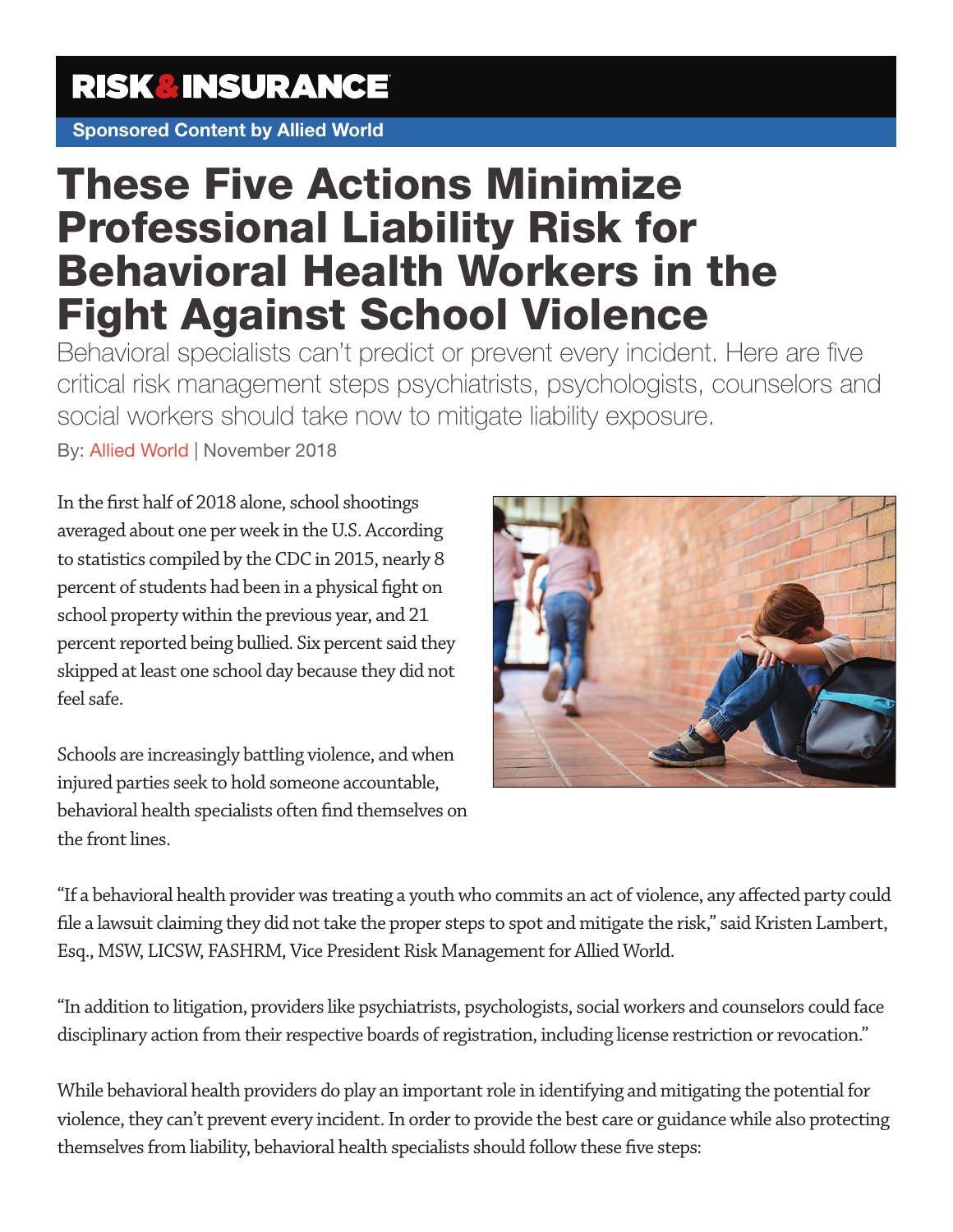#### **1. Obtain informed consent for adolescent clients from the right authorities.**



Kristen Lambert, Esq., MSW, LICSW, FASHRM, Vice President Risk Management for Allied World

If a client or patient makes a statement implying that he or she intends to commit violence, the behavioral health provider should know who they can share that information with if the client or patient is a child. Before they share such information, it is important to obtain informed consent from the person who has the legal authority for the child.

Absent informed consent or in an emergency situation, the provider may be limited in who he/she can communicate with regarding the threat. This may inhibit any effort to prevent a violent act from taking place and increases liability exposure for the behavioral provider.

The first step is identifying who has legal authority to provide consent.

"There may be a variety of folks involved in the child's life. There are legal guardians, teachers, school counselors, a primary care physician, maybe a social worker," Lambert said. "The behavioral health provider needs to know when it's appropriate to have a dialogue with them, and that can only happen when informed consent is obtained at the outset."

#### **2. "If it wasn't documented, it wasn't done."**

Behavioral health providers should document their treatment of a patient.

"If something happens, the people affected by violence are going to look into that adolescent's medical record. They're going to see if the behavioral health specialist actually asked that child if he or she was a threat to themselves or others," Lambert said.

"If that interaction was not documented, it may be more difficult to establish that the specialist adequately assessed the risk."

Documentation can be as simple as a short narrative note in a medical record or a comprehensive assessment checklist. The type of record kept depends on the setting and scope of care provided. A psychiatrist working for a hospital system may use an electronic health record, for instance, while an outpatient social worker may use more informal means.

What's most important, Lambert said, is "making sure they ask the question, 'Are you a danger to yourself or others?' And recording quotes directly from the adolescent rather than a subjective interpretation of their response."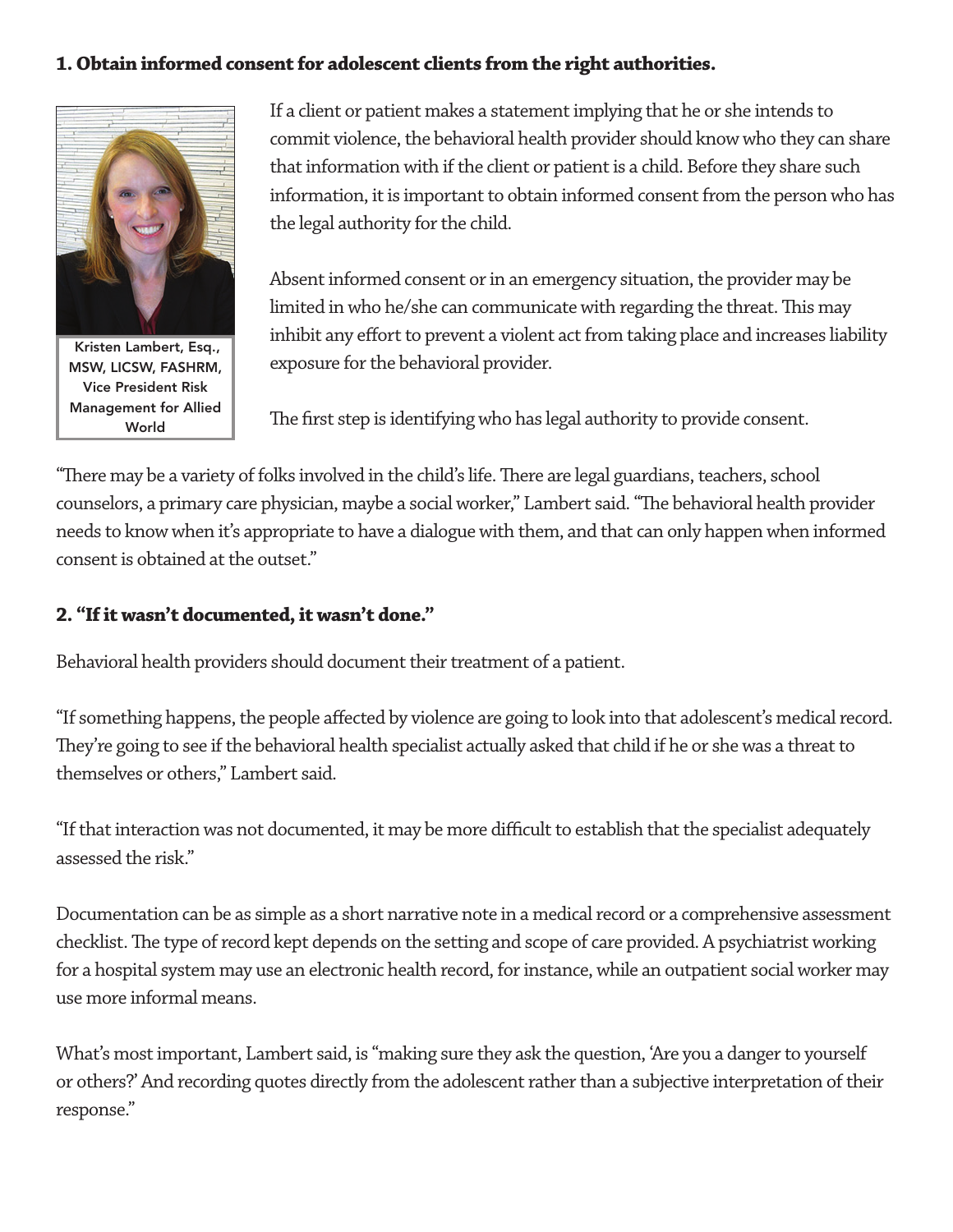#### **3. Determine your duty to warn about potential violence.**

Each state has specific regulations or case law outlining when health care providers' duty to warn about potential violent behavior exceeds their commitment to patient privacy. Some states absolutely mandate that providers warn law enforcement if a patient indicates they will commit a violent crime, while others say they may provide warning, but are not required to.

"HIPAA allows providers to advise families, law enforcement or others whom they believe can lessen



the threat," Lambert said. "That's federal law, but providers need to know what's required by their state and be aware when state laws change."

State legislation around duty to warn tends to follow laws regarding gun access and ownership. New Jersey, for example, recently strengthened its duty to warn standard as part of a new law limiting gun access to any person posing a threat to themselves or others.

#### **4. Consult a legal professional about making predictive statements.**

Schools may occasionally ask mental or behavioral health practitioners if a student presents a future risk of harm. If the student has been expelled, for example, the school may want a letter from the provider stating whether it is safe for them to return to school. Court systems may also ask for letters of support regarding youth who are in state custody.

"That puts the provider in a difficult situation," Lambert said. "There may be indicators that the student is dangerous, or that they're okay, but who knows what will happen tomorrow? It's important that the provider first obtains advice before putting together a letter and when doing so, a letter should only comment on the student's current presentation, not what he or she may or may not do in the future."

Consulting a lawyer can help determine how much risk a practitioner assumes by providing predictive information, and how a letter outlining the threat of future harm should be worded.

#### **5. Develop an incident response plan.**

If the worst happens, law enforcement officers and distraught parents will be knocking at the behavioral health provider's door, demanding answers.

"A sheriff or constable may ask for access to the youth's medical records. Reporters may reach out. Depending on the severity of the act, there may be a full investigation. So it's important for the provider to know what information they can disclose and to whom," Lambert said.